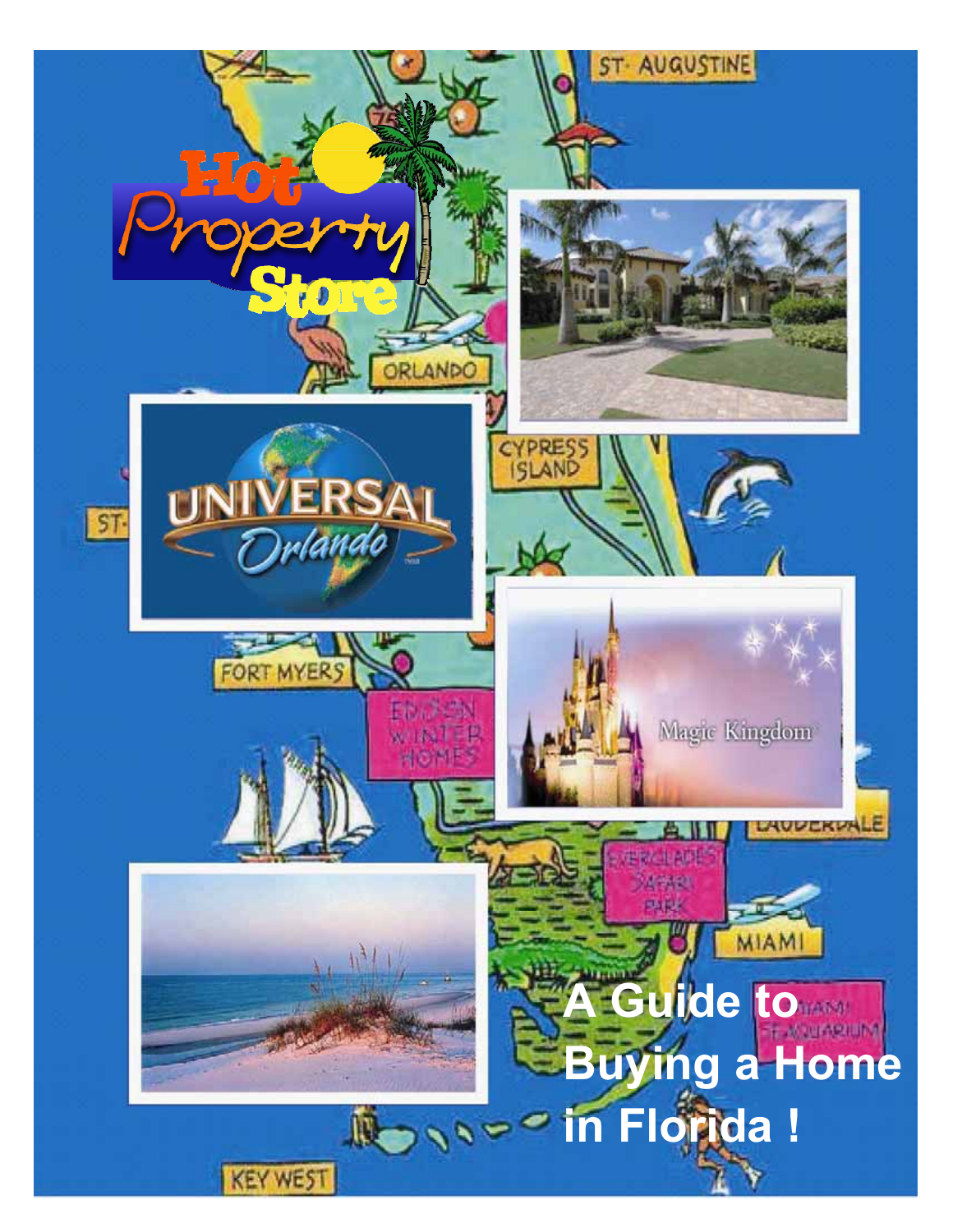# **A 'HotPropertyStore.com' guide.**

## **Buying a Home in Florida.**

Florida is the number one holiday destination and attracts tourists from all walks of life throughout the world. Florida is vast, with its famous theme parks and beautiful beaches. Holidaymakers return year after year to discover new and exciting places of interest. Theme Parks, championship golf courses, swimming with manatees and dolphins, horse riding, gliding through the everglades on an airboat, fishing for marlin in the ocean, bass fishing on fresh water lakes, even hot air ballooning. The enjoyment is endless. Most of all generation after generation return to meet Walt Disney World's Mickey Mouse & friends. This will never change.

Florida has numerous home owning opportunities for the astute investor. We at The Hot Property Group LLC & The Second Home Store will help you find a home that suits your particular needs and price range. Our goal is to provide honest impartial advice to our clients, which we believe creates the best advertisement for ourselves (referrals). We will help you find the perfect home, and guide you through the buying process. If a new home is chosen, during the building process of your home, we will provide you with regular updates. Towards its completion we shall help you choose the right management company to take care of your home and assist you with rental bookings, if you so choose to let the property out.

#### **Short Term Rentals**

Many people aspire to the idea of a second home in warmer climates. The cost of owning a property where you spend a few weeks or months of the year could probably be offset by letting the place for the remainder of the year.

The good thing about Florida is that its year round good weather means that finding tenants should not be too difficult. However – and it cannot be stressed enough – there are no guarantees when it comes to rental income, and be very wary of any seller who tries to tell you otherwise.

We are used to property appreciating over time in certain parts of the world, USA and the UK, and there is generally a sense that it is important to buy now or else we might lose the opportunity in the future, fearing that a property we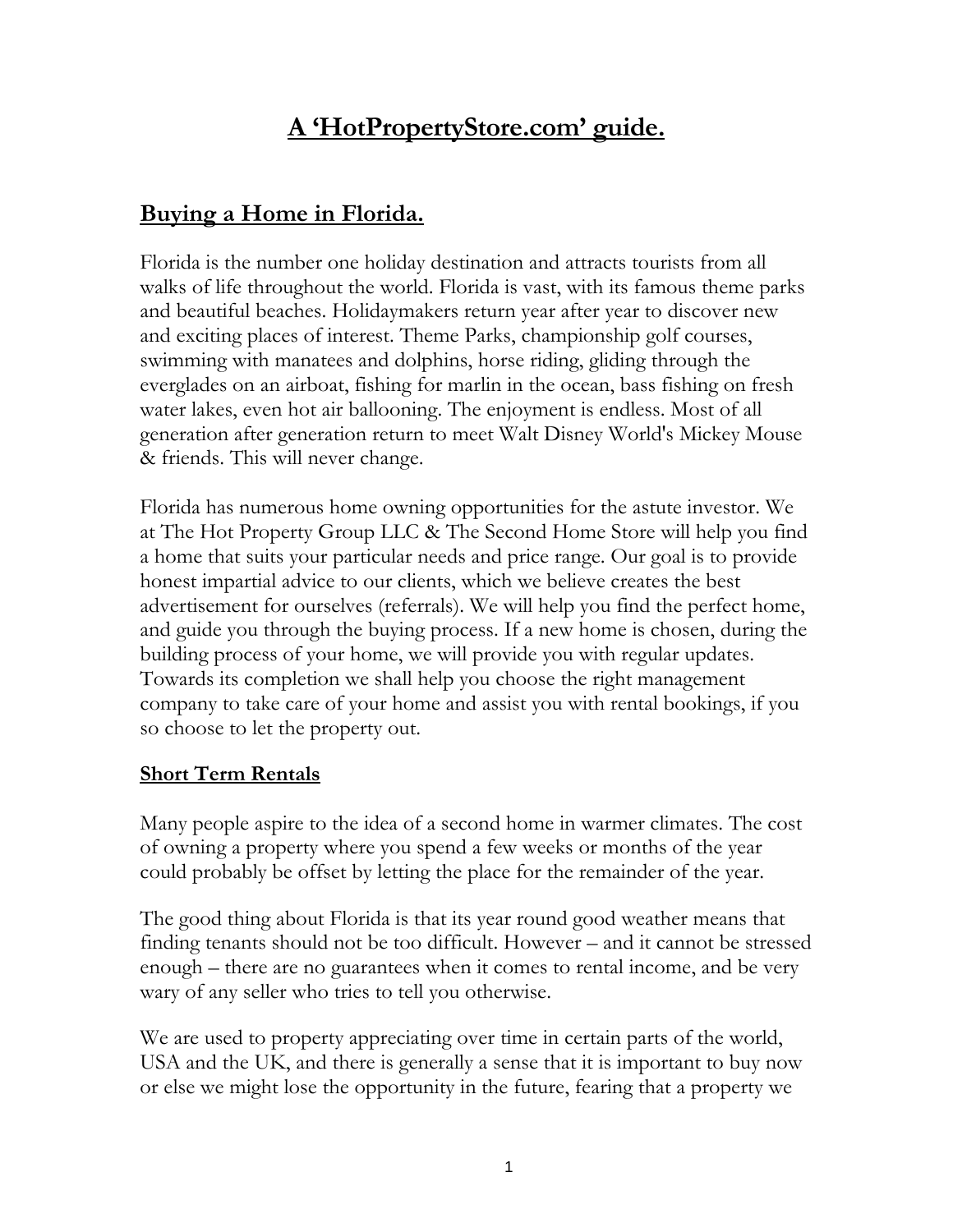can afford this year will be financially beyond our reach in years to come. This is no different when buying a vacation home and the fact that there are many homes to choose from in Florida and is currently a buyers market underlines this feeling. This also means that choosing a home will require a significant amount of work. This is where The Hot Property Group can help. We will keep you fully informed of the properties available to you in the time frame you set yourself for purchasing a property.

Do not look for an immediate return. Buying a house is a good way to make money in terms of capital appreciation, but despite what a lot of real estate agents might tell you, it is unlikely to make you a fortune in terms of rental income, (unless, of course, you do not have a mortgage on it!). If you use the property for 8 – 10 weeks a year, and let it out for the remainder the property will probably pay for itself.

#### **The Buying Process in Florida**

Before considering the purchase of a home, you must determine the purpose of the home. Will it be a holiday home only for yourselves? You may want to rent your property when it is not being used by your family, friends or yourself. How important is that rental income? Will it be used purely to generate income?

#### **Rental restrictions**

Questions have been raised about rental restrictions imposed within the Central Florida area. Three counties have different sets of rules. Orange County did, some time ago, bring in regulations forbidding rentals of less than 30 days. This does not mean that a property owner cannot rent their house; only that each rental must be for a minimum of 30 days. However, the number of rental agreements in any year could not be more than 12 at the most and so a property in Orange County may not be the best place to maximize rental income.

Osceola County now has rental restrictions in place. However, the position is very different from Orange County. Authorities have created exceptions and exclusions to protect the large number of investors who have already purchased houses in the county and the large number who continue to do so.

Consequently and without going too deeply into what are fairly complex provisions, many developments have effectively been excluded from the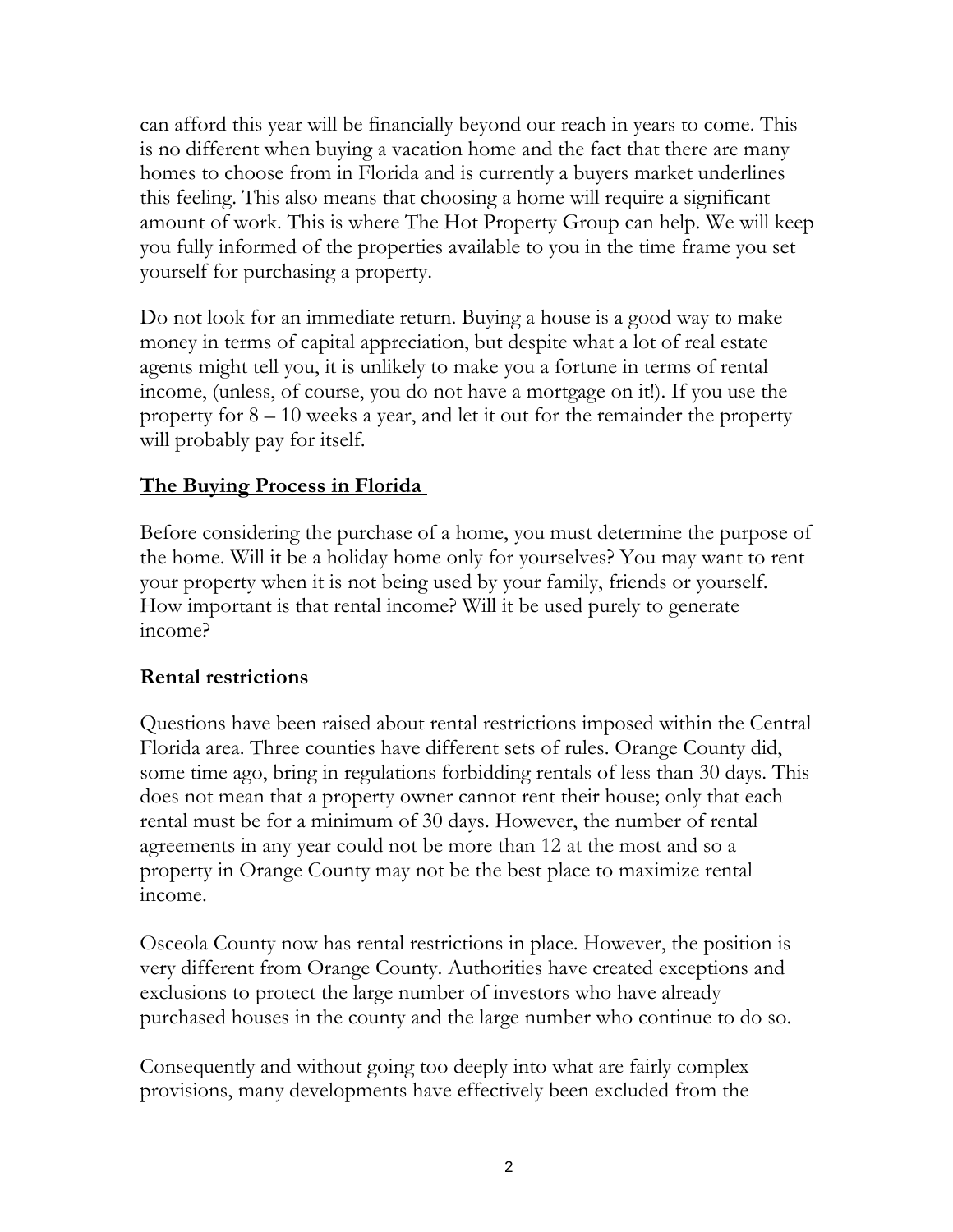restrictions rendering them communities from which short-term rental activities are allowed.

Polk County and Lake County were developing relatively fast. Therefore, further investment was encouraged, and short term rental zoning common place.

It is essential that a prospective buyer obtain advice as to the suitability of the property / development and the use of which it is intended. Rental restrictions should be carefully evaluated and understood. We will provide you with advice guiding you safely and expertly throughout your selection process.

Short Term Rental Developments include Westhaven, Highlands Reserve, Wyndham Palms, Oak Island Cove, Four Corners, Santa Cruz, Bridgewater Crossing, Liberty Village, Calabay Park, Hampton Lakes, and Cumbrian Lakes, Emerald Island and Reunion Resort.

We at The Hot Property Group, market and sell luxurious pool homes for all of the Major reputable companies & communities in Central Florida. Buying a property can be complex, but by us establishing the individual use, price range and requirements of your home, we make it a simple enjoyable process.

Homes prices Start at around \$125,000 plus furniture for a 3 bedroom located in a short-term rental Development. There are however, homes that rise to well over \$500,000 depending on your particular choice.

#### **New or pre-owned?**

There are many homes to choose from, both new and pre-owned, with most buyers choosing to buy new because of the peace of mind offered by Home Warranties (which come as standard). Lower repair costs and freedom to choose colour schemes and furnishings are seen as other reasons to buy new. New homes generally come with a full 12 months warranty on ALL items supplied, including swimming pool, air conditioning/heating and appliances such as washer, dryer, fridge/freezer, dishwasher and microwave. For the first two years, most all plumbing and electrical work is warranted and the building usually carries a 10-year structural warranty. These Guarantees and Warranties may not be in place when you buy a resale home and could prove to be costly if you have future problems.

By contrast, the advantage of buying a resale home is that you may save money on the purchase. Some of the most popular areas for short-term rentals are the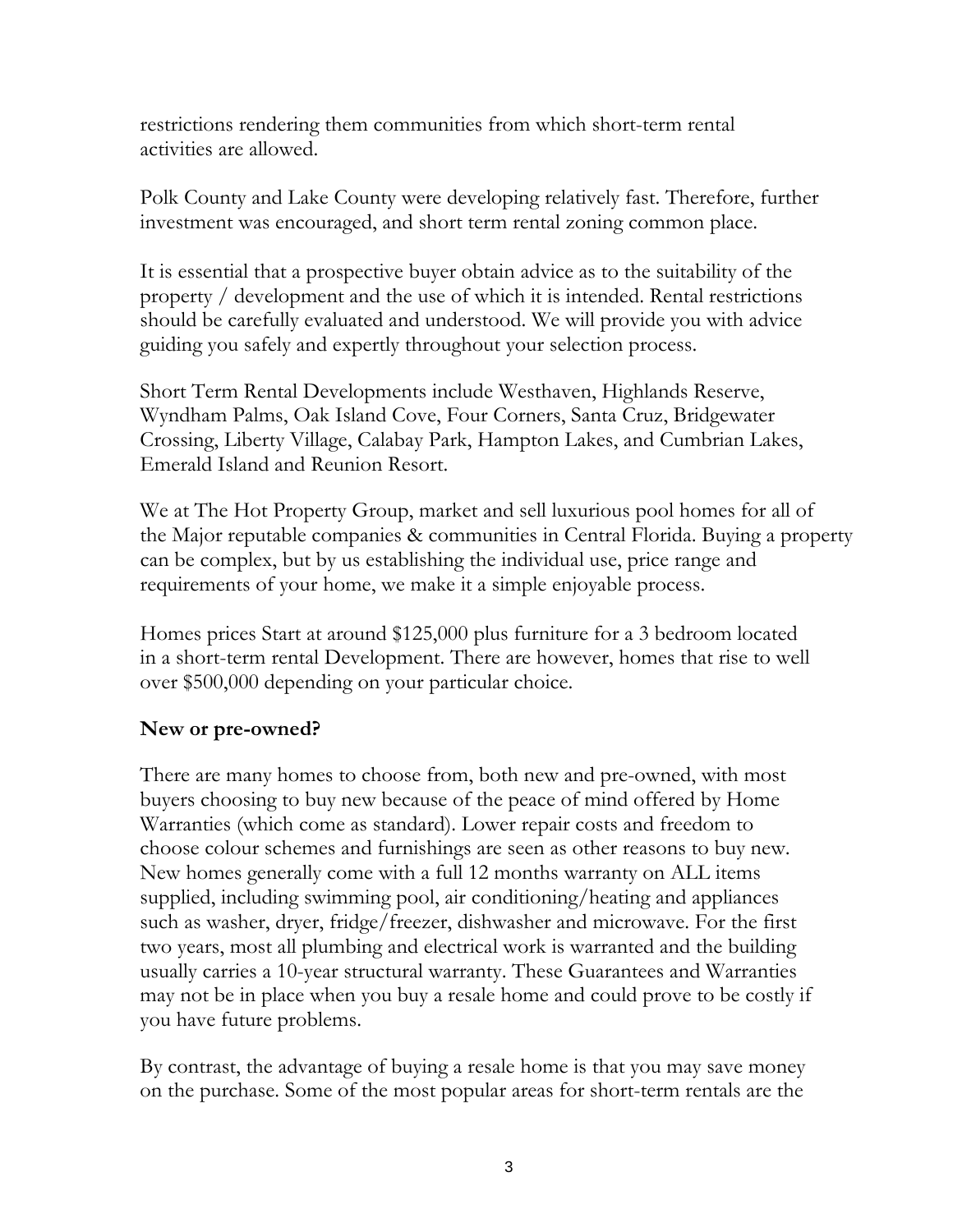well-established subdivisions where no further homes are being built. The availability of resale property changes daily. We will be happy to include a tour of appropriate resale properties within your viewing program should this be of interest to you. Good resale property is commonly available in the current market, and while "bargains" may be available, a true bargain in a prime location can be difficult to find without the right information. The importance of buying in a "prime" sought after location is crucial if the property's resale value is to be optimized. There could well be a good reason why a particular resale is "cheap". However, you will have to weigh up the options and decide which is right for you!

#### **Financial mortgage information**

While Florida property purchases can often be financed from one's home state or country, Florida mortgages can be more attractive and are currently only available subject to approval. Advances of 70% of the cost (house, lot and pool) can be obtained on a case by case status, more detailed financial information is required in the current market. We will be happy to introduce you to various mortgage brokers with whom we are associated.

### **Deposits**

The payment amount of the initial deposit will vary from seller to seller. Most builders will require a \$1,000—\$5,000 at the reservation stage, with further deposit made at contract stage. A deposit will enable you to write the contract, thus fixing the price and protecting your chosen "lot" or home from a price increase. Usually a total of 10% based on the contract price will be required prior to construction. Resale home deposits can also vary, but look to put down anywhere from \$1,000 to \$5,000.

#### **Bank account**

A Florida Bank Account is desirable to facilitate the transfer of funds. We will be happy to introduce you to one of the major banks and assist you in opening a suitable account. An initial deposit of \$50 should be adequate to open your account. Photo ID will be required.

#### **Closing costs**

Many are concerned about hidden extras and have heard stories about buyers being saddled with unexpected charges for closing costs long after it has become too late to withdraw from the purchase. Closing costs comprise of several elements, many of which are stamp duties payable on various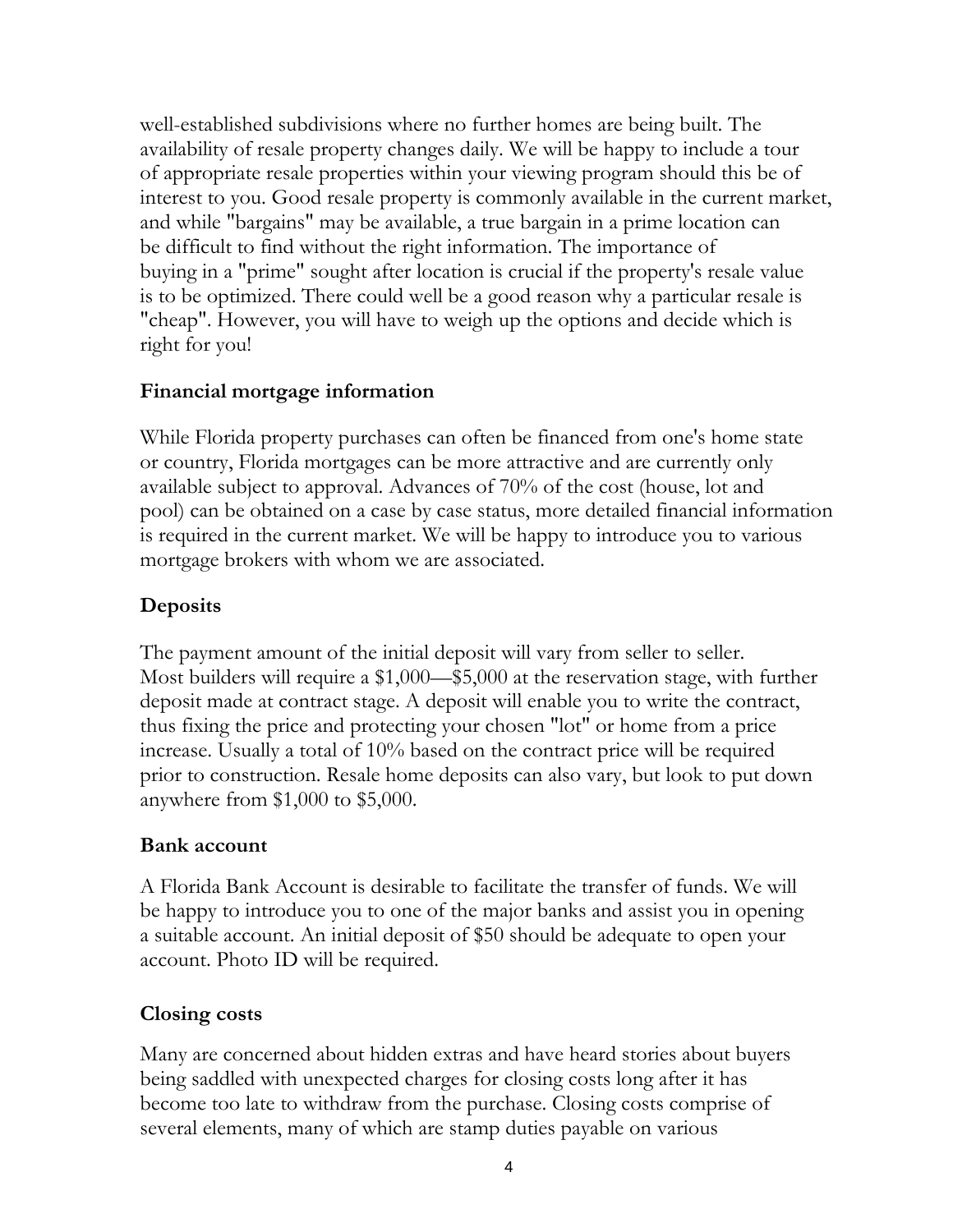documents but the biggest expense is usually applicable to the mortgage. [see the HotPropertyStore.com Guide – 'The Cost of Buying a Property in Florida']. Some sellers will make a substantial contribution to closing costs. If no mortgage, some sellers will offer a cash discount, or it puts you in a better position.

#### **Management companies**

Once you have purchased your home you will need to think about property management and we will point you in the right direction and supply you with contact details. The selection of a management company is just as important as the selection of a Realtor®, because whilst you are thousands of miles away your home needs to be looked after properly and the rental opportunities maximized.

#### **Rental set-up charges & furniture packages**

Finally, if the property is being managed and rented out, you will need additional money for escrow, lodging licenses, fire extinguisher and security measures. While you may like to furnish and equip your home yourself, this can be somewhat time-consuming and expensive. Most buyers opt for one of the "furniture and houseware" packages. We do not consider it necessary or indeed advisable to spend excessive sums on furniture, but equally we believe it could be false economy to buy furniture of inferior quality that may not stand up to the rigors of a rental property. The furniture pack will equip your property with attractive, yet hardwearing furnishings. Everything from a color TV, washing machine, fridge, lamps, ashtrays and toilet rolls are included. More expensive packs are available and most items can be customized or upgraded to suit your taste and budget. We can supply you with details on these furniture package companies.

#### **After sales service**

We not only help you to find your perfect vacation home, we provide exceptional after sales service. We will:

1. Be available to answer all your questions and queries regarding mortgages, closing dates, rental, etc...

2. Send you photographs on a monthly basis to show you the progress of the construction of your property. (If a new build property is chosen!).

3. Carry out the "walk through" just prior to closing. This avoids the necessity of you having to returning to Florida to "close" the purchase. (However, we do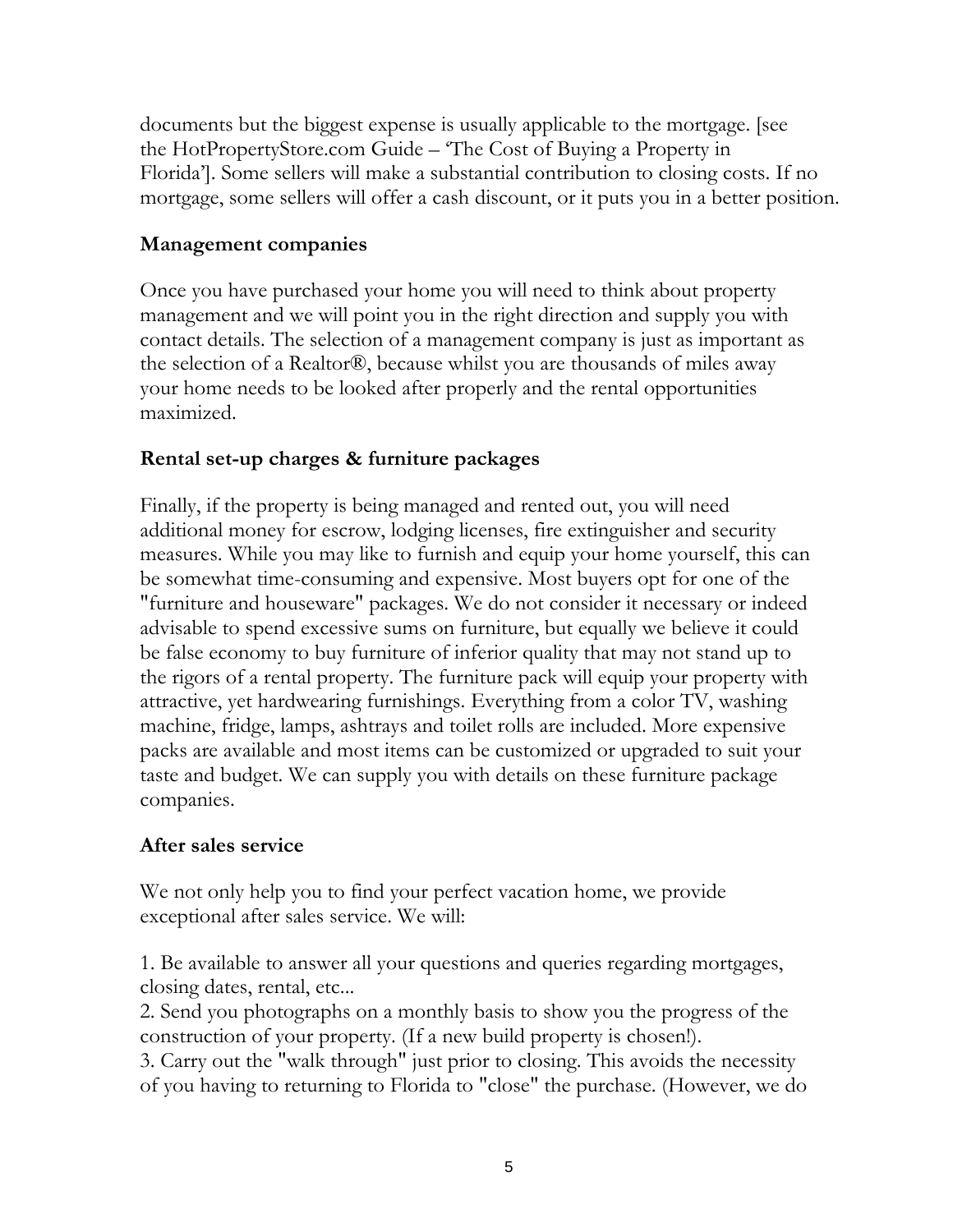recommend you be here for the closing if at all possible). We will ensure that the house is completed, the color schemes are as ordered and all extras are installed.

4. Arrange for deposits to be paid on your behalf (provided that these funds have been established in an account) for all utility services.

5. Co-ordinate the delivery of your furniture package and ensure that all items are in working order and that all packaging is removed from your home.

6. Ensure that your property is ready to hand over to a management company of your choosing and receive either your guests or yourselves.

### **Closing**

In the State of Florida a Title company handles the closing (exchange and completion), the escrow or closing agent will perform many of the duties normally performed by an attorney. Even though you are in a state that uses title and escrow companies to handle the closing, you are free to hire your own attorney or accountant (specializing in the purchase of Florida vacation homes). Only UK/US lawyers or accountants who specialize in dealing with Florida and US laws/taxes will be able to help you fully. Your home state or English solicitor/accountant will know little or nothing of the US/Florida laws.

We suggest you now read the HotPropertyStore.com Guide – The Operating costs of a Vacation Home in Florida'.

We hope you find your dream home in Florida and wish you many happy vacations in the sunshine state.

> The Hot Property Group LLC 8104 Hook Circle, Orlando, Florida 32836 Tel (407) 529 - SALE (7253) **Fax (866) 500-5334**

www.The[HotPropertyGroup](http://www.thesecondhomestore.com/).com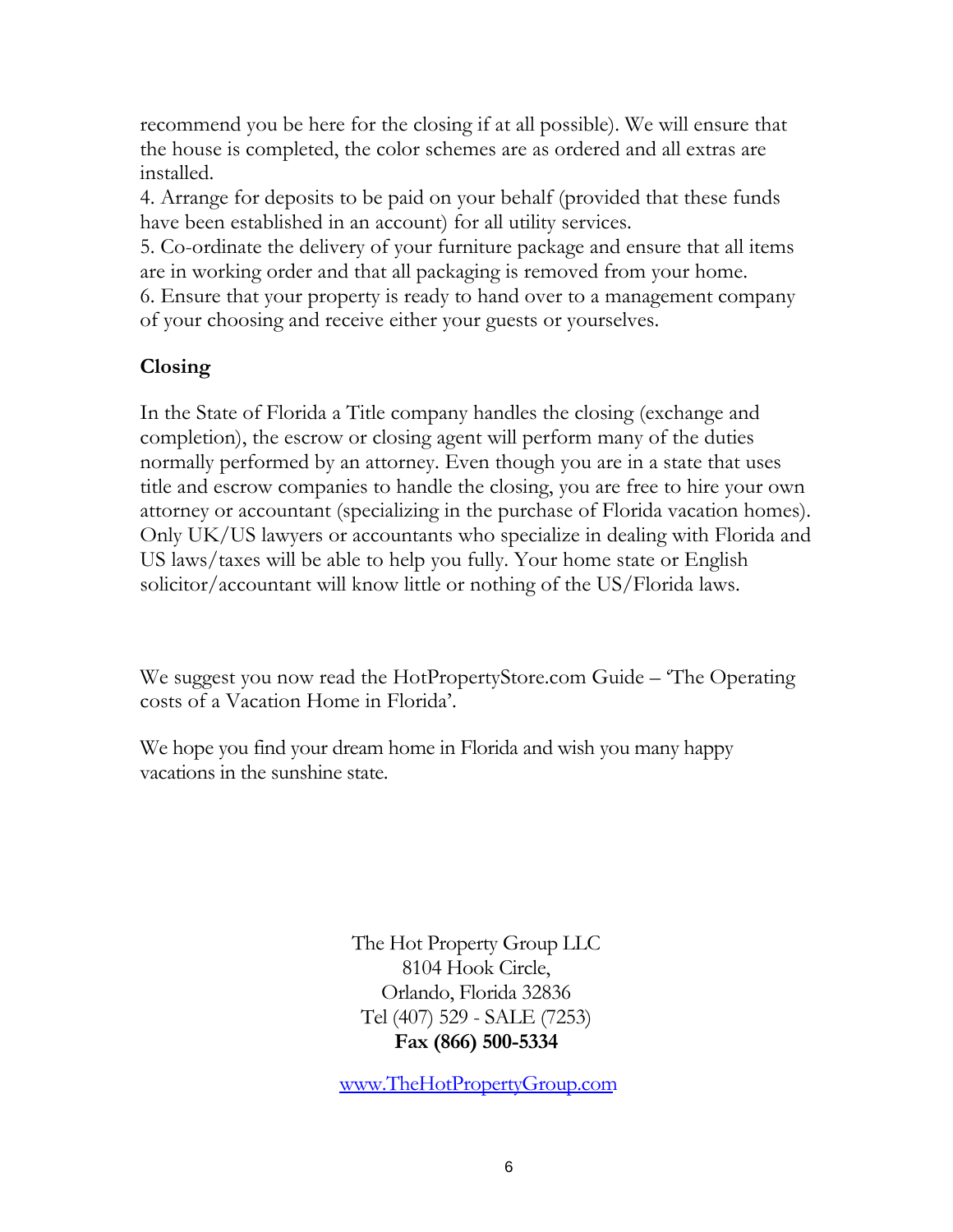## **A 'HotPropertyStore.com' guide.**

## **The operating costs of a vacation home in Florida.**

There are certain costs, fees and taxes payable throughout the year when running a vacation home in Florida. This list is not exhaustive, and should be used as a guide only. Often, it is possible to cover the majority of these costs through the annual rental income received when letting your property out. Having said that be very wary of companies offering 'guaranteed' rental income and the promise of a high return on your investment.

As a general guide, costs will include:

**Mortgage –** principal & interest.

**Property taxes** – usually included in the mortgage payment.

**Property insurance** – usually included in the mortgage payment.

**Homeowner Association fees** – some include costs for lawn care and/or pest control.

**Management fees** 

**Lawn care** 

**Pest control** 

**Pool maintenance** 

**Utilities** – electric, water, telephone & cable.

**Cleaning** – varies dependant on number of rental visits.

#### **Repairs & maintenance**

**Licenses**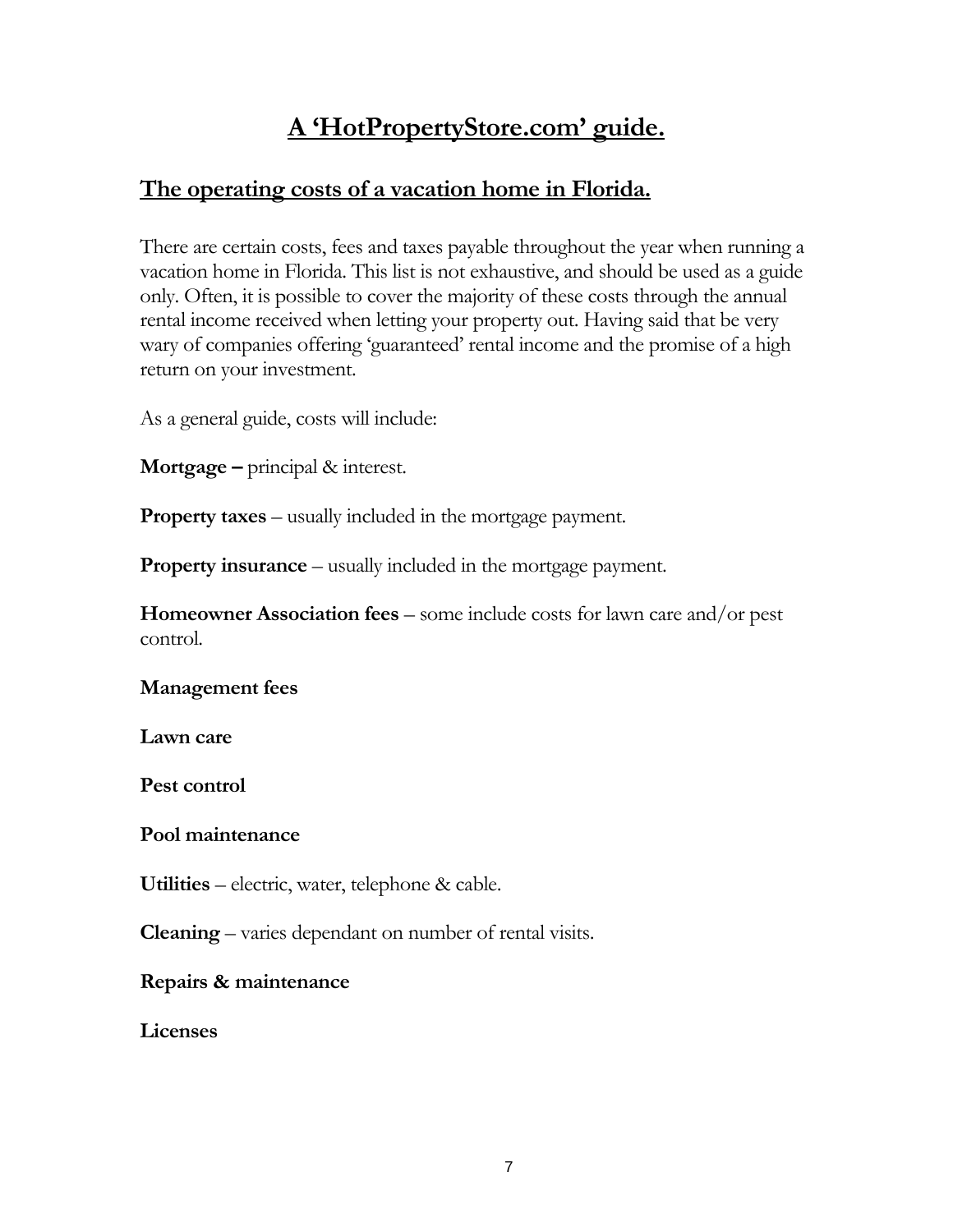This list is a guide to the costs involved in running a vacation home – please contact us for a more detailed cost analysis, given via property management companies, if and when you have decided on the property pricing range.

> The Hot Property Group LLC 8104 Hook Circle, Orlando, Florida 32836 Tel (407) 529 - SALE (7253) **Fax (866) 500-5334**

www.The[HotPropertyGroup](http://www.thesecondhomestore.com/).com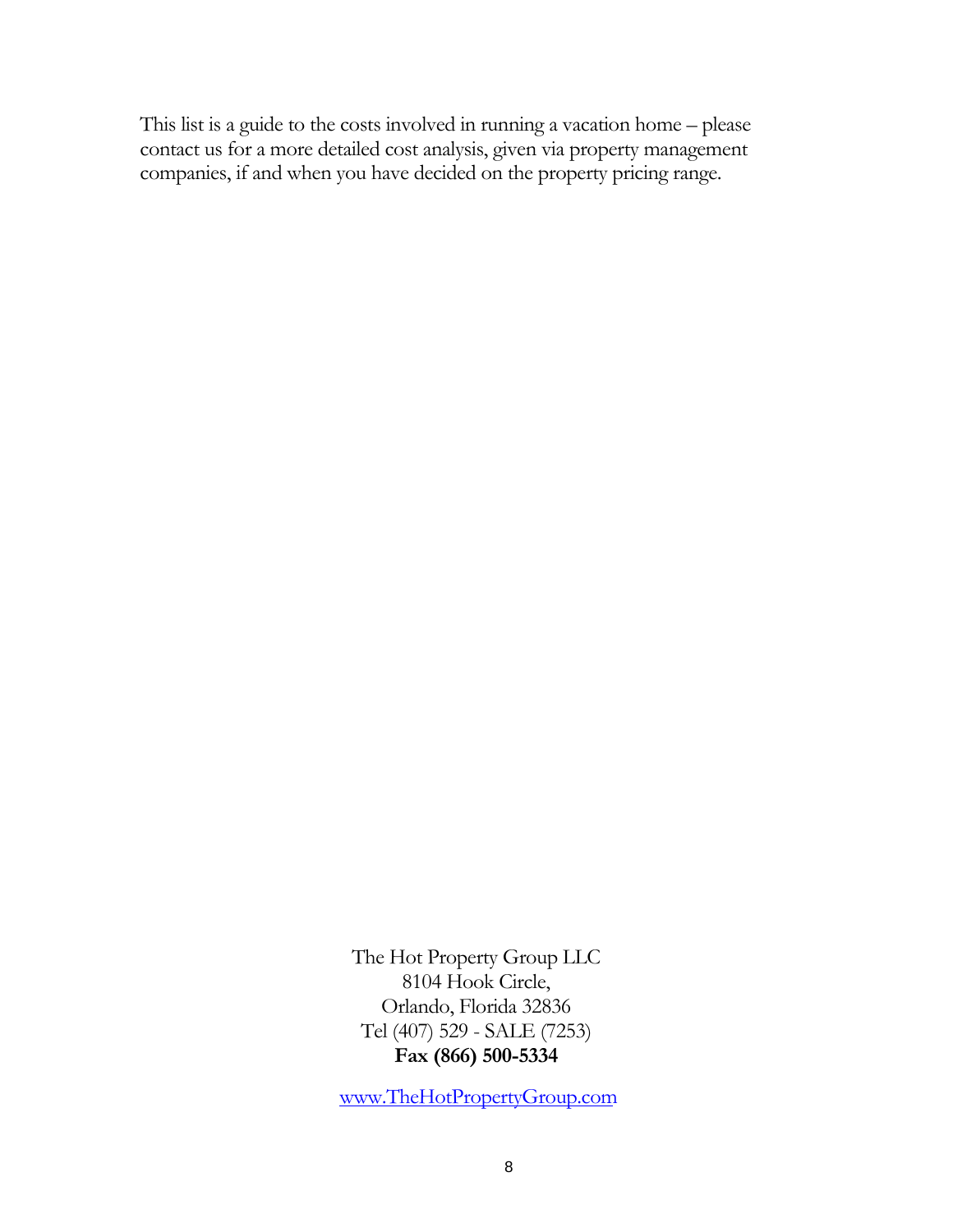# **A 'HotPropertyStore.com' guide.**

## **The cost of buying a home in Florida.**

There are certain costs, fees and taxes payable by a buyer when acquiring a property in Florida. They are sometimes known as completion expenses or completion, but more commonly, they are known as closing costs. They are impossible to predict with total accuracy at the outset of a transaction. This is because there are a number of variable factors that will not become clear until later on in the process. However, you will be generally looking at a range of 3 to 5 % of the purchase price. A lot less, if no mortgage is required.

As a general guide:

#### *These costs are calculated based on the price paid for the property.*

**Loan fees:** This includes loan origination fees or 'points', and charges for the appraisal, checking your credit and processing your loan application. Generally, these total about 1 to 2 % of the total price, but can add up to 3 % of the amount you borrow.

**Private mortgage insurance:** Determined & based on the type and amount of loan taken out. (Usually payable if down payment is less than 20%).

**Title insurance:** Can range from a few hundred to over a thousand dollars, depending on the sale price of the home. Generally, however, it is less than 1% of the value of the home. Virtually all property in the USA has title insurance. It is required if a mortgage is involved. This is normally paid for by the seller!

**Homeowner's insurance:** This varies depending on the area. For example, if your home is in a flood zone or high-risk area (such as a hurricane area) it will be higher.

**Property taxes:** Usually 1.5 to 2% of the appraised value of your home as determined by the county property appraiser. These are annual fees. However, upon purchasing your home, your lender will require you to deposit a portion of this payment (known as prorations) into an 'escrow' account with them to make sure this is paid at the end of the tax year.

**Inspections:** Based on the purchase price and square footage of the home, the range is \$225-450 for home inspections and \$60-125 for termite inspections.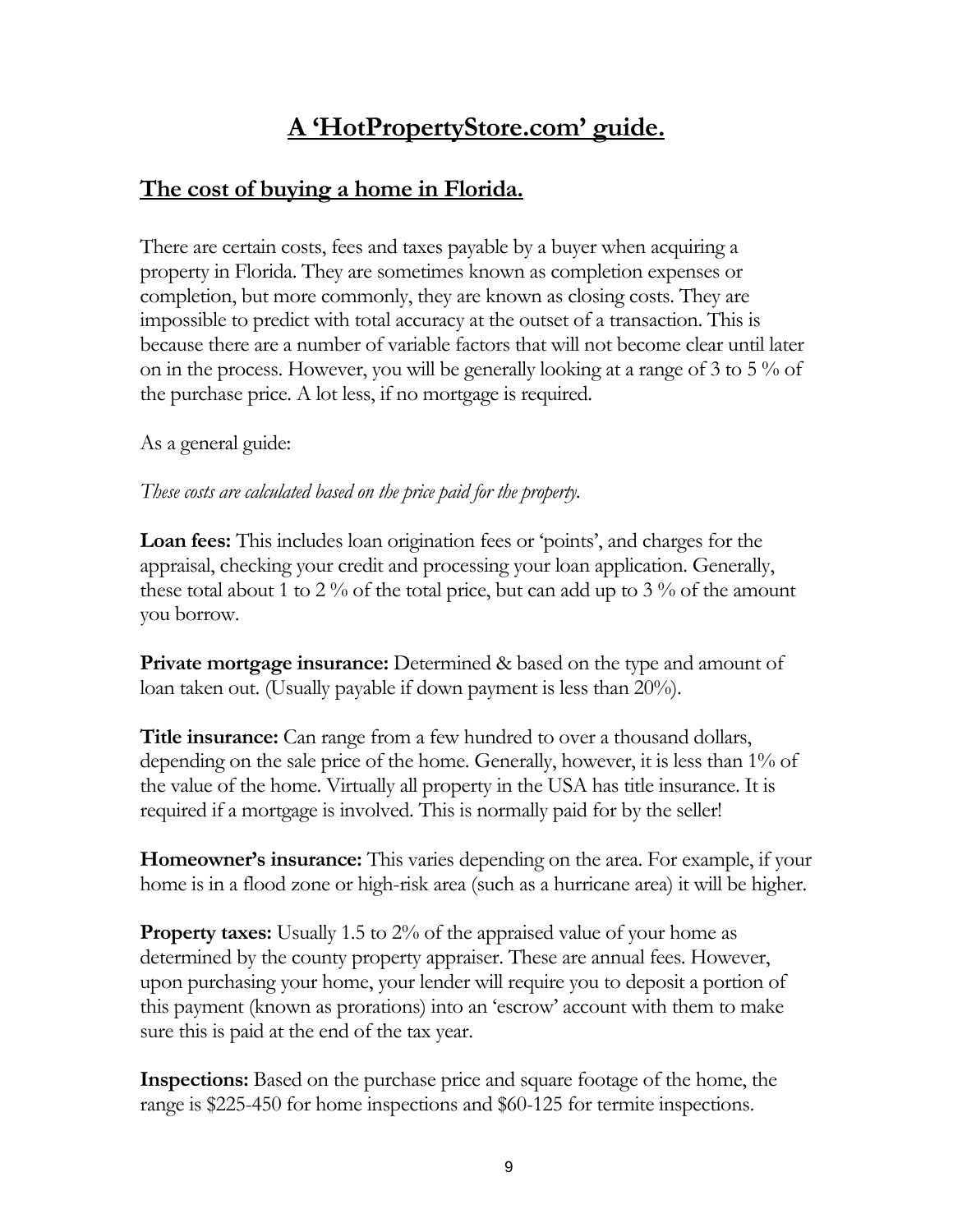**Recording:** There is a fee for recording the deed and mortgage for local public records. Although the fees vary from place to place, in Florida you will generally pay \$6 for the first page plus \$4.50 per each additional page.

**Document stamps on the deed:** Some states charge a tax when property is transferred from one party to another. In Florida, the tax is \$7 for every \$1000 of the purchase price.

**Document Tax on mortgage:** Again, although this varies, if you were buying in Florida you would pay \$3.50 for every \$1000 of purchase.

**Intangible Tax on mortgage:** Some states charge an intangible tax on any new mortgages written. If you were buying in Florida, you would pay 20c for every \$100 of mortgage that is written.

**Home warranty insurance:** Covers repairs for individual parts of the home for a certain length of time and costs about \$285-399.

**Initiation fees:** Condominium and Homeowners Associations often charge these fees. Costs vary depending on the property and neighborhood.

**Legal fees:** These fees can range from \$500 - \$600 for a \$100,000 home to \$750 - \$950 for a home \$250,000 +. Fees will vary dependant on how much of the work the Title Company carries out.

> The Hot Property Group LLC 8104 Hook Circle, Orlando, Florida 32836 Tel (407) 529 - SALE (7253) [Fax \(866\) 500-5334](http://www.thesecondhomestore.com/)

www.TheHotPropertyGroup.com